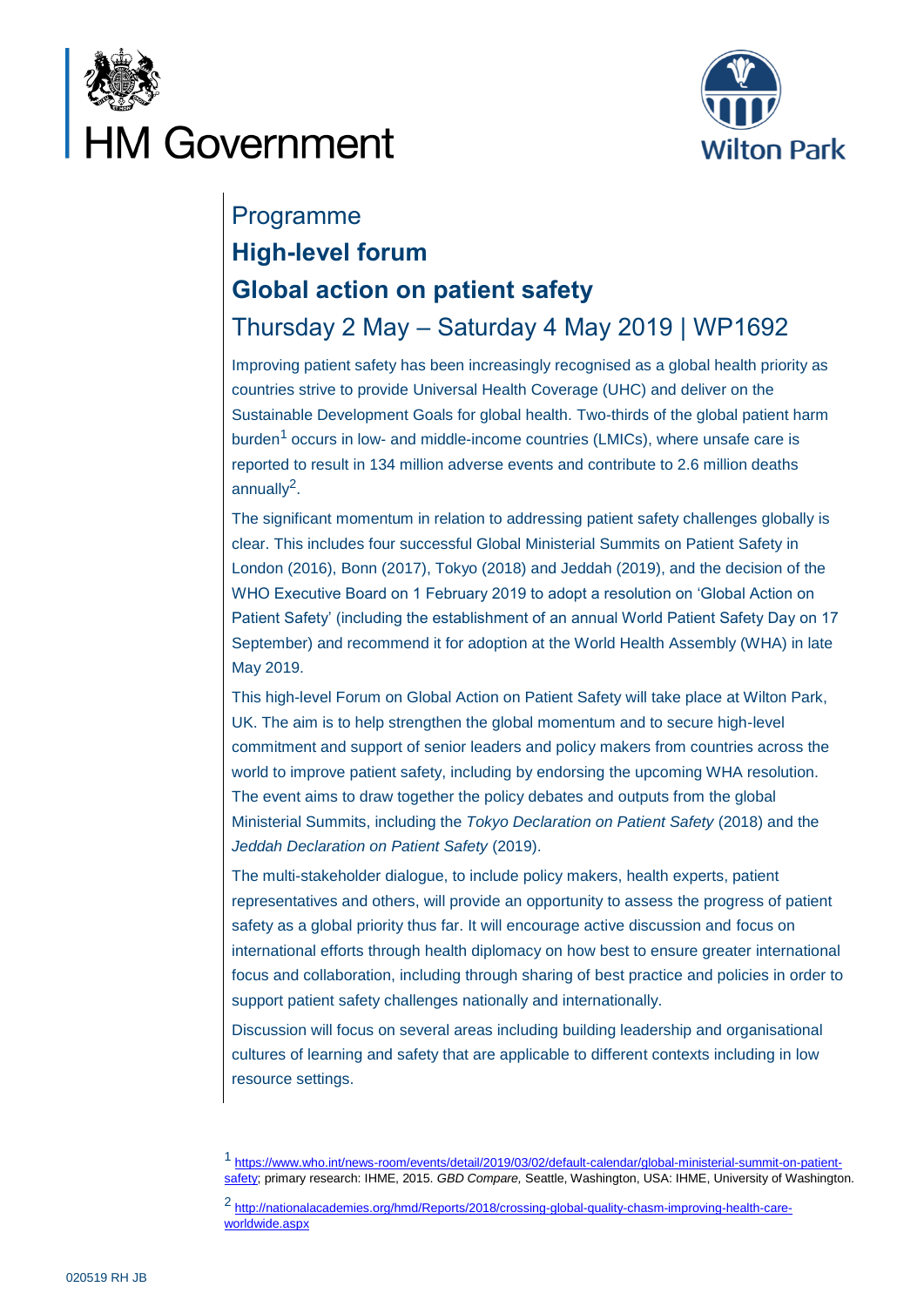**In association with the United Kingdom's Foreign and Commonwealth Office and the Department of Health and Social Care**

Speakers (no more than 2-3 per session) are asked to present for a maximum of 10 minutes each, to allow time for subsequent roundtable discussion amongst participants. PowerPoint presentations are discouraged.

# **Thursday 2 May**

 $\mathbf{I}$ 

| 1300      | Participants arrive and buffet lunch available                                                                                                                                                                                                                                                                                                                                                                                                                 |  |  |
|-----------|----------------------------------------------------------------------------------------------------------------------------------------------------------------------------------------------------------------------------------------------------------------------------------------------------------------------------------------------------------------------------------------------------------------------------------------------------------------|--|--|
| 1500-1530 | <b>Welcome and introduction</b><br>Sharmila Nebhrajani<br>Chief Executive, Wilton Park                                                                                                                                                                                                                                                                                                                                                                         |  |  |
|           | <b>Caroline Dinenage</b><br>Minister of State for Care, Department of Health and Social Care, London                                                                                                                                                                                                                                                                                                                                                           |  |  |
|           | Jeremy Hunt (video message)<br>Foreign Secretary, Foreign and Commonwealth Office, London                                                                                                                                                                                                                                                                                                                                                                      |  |  |
|           | <b>Edward Kelley</b><br>Director, Service Delivery and Safety, World Health Organization (WHO), Geneva                                                                                                                                                                                                                                                                                                                                                         |  |  |
| 1530-1645 | 1. Strengthening the global patient safety movement<br>Discussing the international response so far to improve and promote patient safety at a<br>global level and what next. How successful has the international community movement                                                                                                                                                                                                                          |  |  |
|           | been be so far? How to build the international momentum? What needs to happen now?<br>How can this meeting contribute to those next steps?                                                                                                                                                                                                                                                                                                                     |  |  |
|           | Chair: Sharmila Nebhrajani<br>Chief Executive, Wilton Park                                                                                                                                                                                                                                                                                                                                                                                                     |  |  |
|           | The 'journey' from London around the world and beyond<br><b>Lord Darzi of Denham</b><br>Director, Institute of Global Health Innovation, Imperial College London                                                                                                                                                                                                                                                                                               |  |  |
|           | Abdulelah Al Hawsawi<br>Director General, Saudi Patient Safety Center, Riyadh                                                                                                                                                                                                                                                                                                                                                                                  |  |  |
|           | <b>Ernest Asiedu</b><br>Quality Manager, Ministry of Health, Accra                                                                                                                                                                                                                                                                                                                                                                                             |  |  |
|           | Ariana Longley, Chief Operating Officer introduces video message from:                                                                                                                                                                                                                                                                                                                                                                                         |  |  |
|           | <b>Joe Kiani</b><br>Founder, Patient Safety Movement Foundation; Chairman and Chief Executive Officer,<br>Masimo, Irvine                                                                                                                                                                                                                                                                                                                                       |  |  |
| 1645-1715 | Photograph followed by tea/coffee                                                                                                                                                                                                                                                                                                                                                                                                                              |  |  |
| 1715-1815 | 2. The global burden and costs of harm: key patient safety<br>challenges                                                                                                                                                                                                                                                                                                                                                                                       |  |  |
|           | This session will examine the scale of harm, and provide evidence of the global burden of<br>harm, including common areas of harm such as medication errors, surgical harm and<br>healthcare associated infections. The session will examine how to reduce deaths and<br>medical harm, at the same time as meeting global objectives for expanding Universal<br>Healthcare Coverage. The session will also examine the associated economics of unsafe<br>care. |  |  |
|           |                                                                                                                                                                                                                                                                                                                                                                                                                                                                |  |  |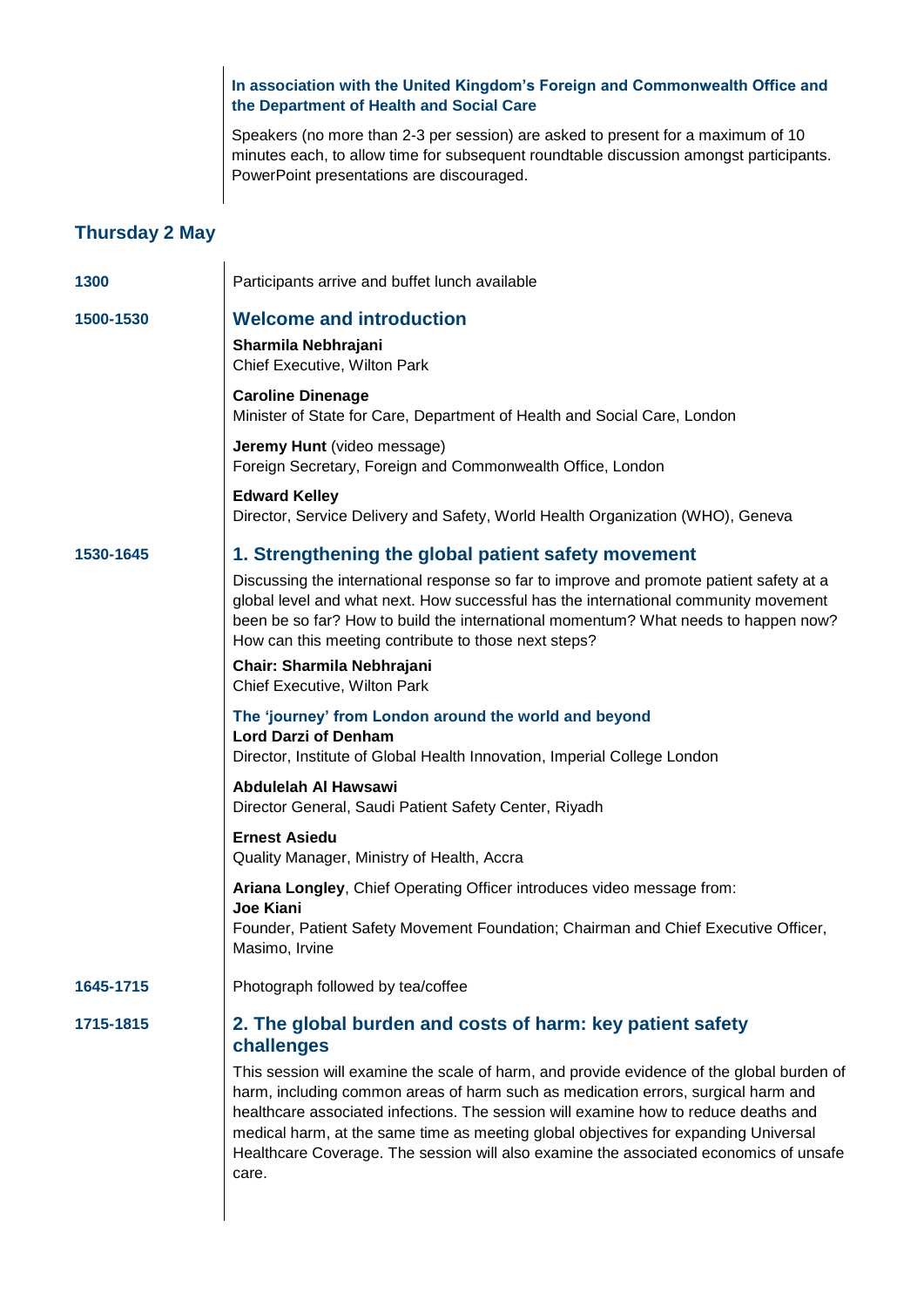|                     | The scale and the challenge<br><b>Albert Wu</b><br>Professor, Johns Hopkins University, Baltimore                                                                                                                                                                                                                                                                                              |  |
|---------------------|------------------------------------------------------------------------------------------------------------------------------------------------------------------------------------------------------------------------------------------------------------------------------------------------------------------------------------------------------------------------------------------------|--|
|                     | The economic case and impact on the health system<br><b>Ingo Haertel</b><br>Deputy Head, Health Law, Patient Rights, Patient Safety, Federal Ministry of Health,<br><b>Berlin</b>                                                                                                                                                                                                              |  |
|                     | The patient voice<br><b>Vonda Vaden Bates</b><br>Chief Executive Officer, 10th Dot, Temecula                                                                                                                                                                                                                                                                                                   |  |
| 1815-1900           | 3. The global burden and costs of harm: antimicrobial resistance<br>(AMR)                                                                                                                                                                                                                                                                                                                      |  |
|                     | This includes discussion on the growing threat of AMR as a key patient safety challenge.                                                                                                                                                                                                                                                                                                       |  |
|                     | <b>Sally Davies</b><br>Chief Medical Officer, Department of Health and Social Care, London                                                                                                                                                                                                                                                                                                     |  |
| 1900                | Reception followed by dinner                                                                                                                                                                                                                                                                                                                                                                   |  |
|                     | Speaker at dinner:<br><b>James Titcombe</b><br>Patient Safety Consultant, Baby Lifeline, Ulverston                                                                                                                                                                                                                                                                                             |  |
| $(1900 - 1910)$     | (Briefing for session 5 facilitators in the Conference Room)                                                                                                                                                                                                                                                                                                                                   |  |
| <b>Friday 3 May</b> |                                                                                                                                                                                                                                                                                                                                                                                                |  |
| 0800-0845           | <b>Breakfast</b>                                                                                                                                                                                                                                                                                                                                                                               |  |
| 0900-1000           | 4. Ensuring patient safety as a cornerstone: building organisational<br>cultures and leadership in health systems                                                                                                                                                                                                                                                                              |  |
|                     | How to build organisational cultures of quality of care and safety? How to ensure that this<br>can work from the bottom up, be transparent and encourage blame free reporting? How<br>to share good practice around patient safety? How to develop and support leadership in<br>creating a culture of patient safety? How to build patient voices into the heart of<br>organisational culture? |  |
|                     | Introductions followed by discussion in smaller groups in Session 5.                                                                                                                                                                                                                                                                                                                           |  |
|                     | <b>Chair: Mike Durkin</b><br>Senior Advisor on Patient Safety Policy and Leadership, Institute of Global Health<br>Innovation, Imperial College London                                                                                                                                                                                                                                         |  |
|                     | <b>Kelvin Tan</b><br>Group Director, SingHealth Duke-NUS Institute for Patient Safety and Quality, Singapore                                                                                                                                                                                                                                                                                   |  |
|                     | <b>Chris Power</b><br>Chief Executive Officer, Canadian Patient Safety Institute, Springfield NS                                                                                                                                                                                                                                                                                               |  |
|                     | <b>Kawaldip Sehmi</b><br>Chief Executive Officer, International Alliance on Patients' Organizations (IAPO), London                                                                                                                                                                                                                                                                             |  |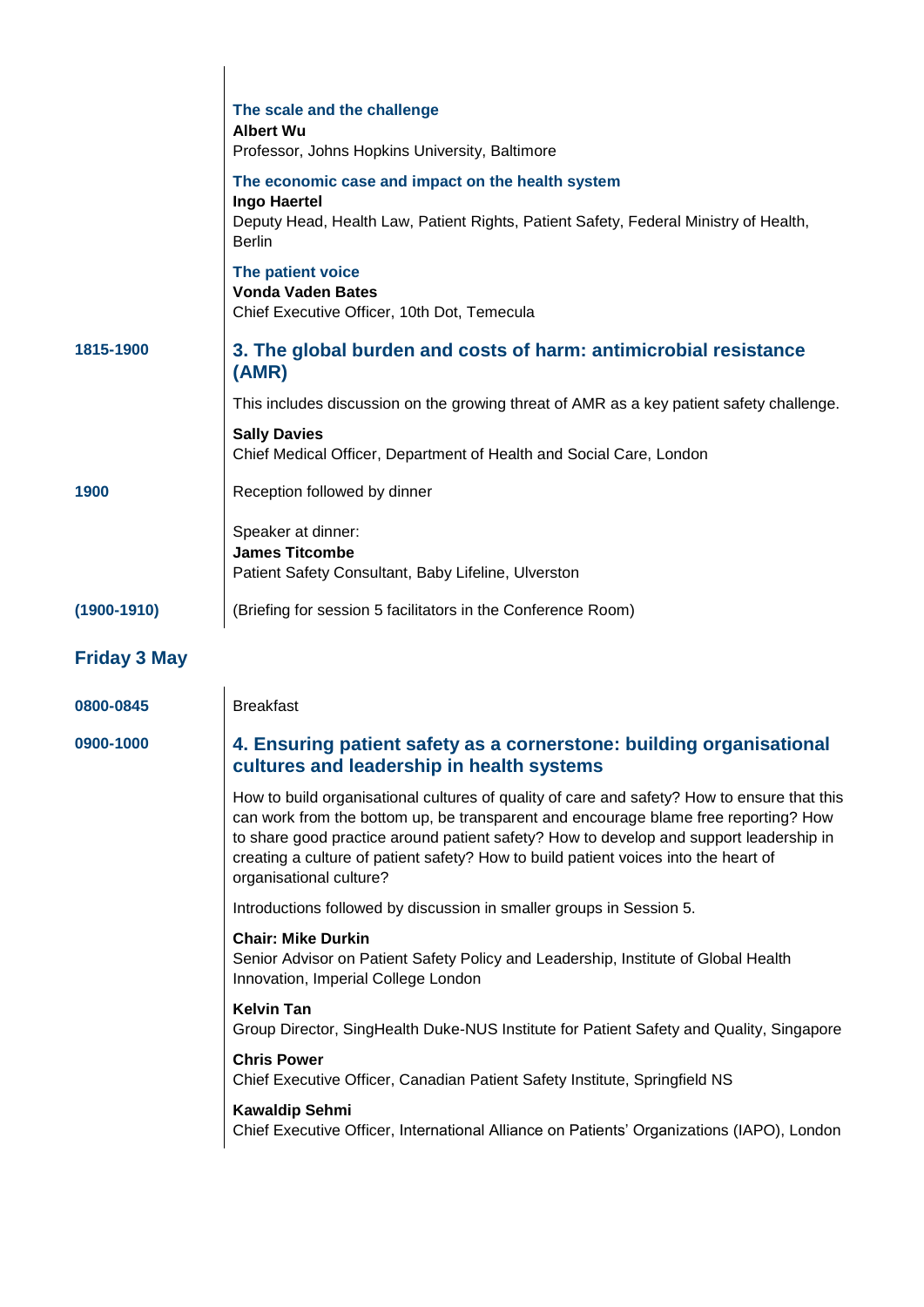| 1000-1200 |  |  |  |  |  |
|-----------|--|--|--|--|--|
|-----------|--|--|--|--|--|

# **1000-1200 5. Building cultures of patient safety and sharing good practice internationally: world café**

This session examines approaches and solutions to patient safety, learning from the past and present to guide the future of global patient safety, exploring how local improvements can be scaled up nationally and good practice shared across borders.

World café discussions in smaller groups to focus on issues to include:

- 1) Building up organisational cultures of patient safety and leadership
- 2) Developing and implementing national policies, legislations, strategies and guidance
- 3) Promoting the use of digital technologies for health
- 4) Training health workers
- 5) Building patient safety in low resource settings whilst scaling up access to healthcare in the context of Universal Health Coverage
- 6) How to integrate patient safety within a national insurance health system?
- 7) Incorporating patient voices and wider stakeholders in national patient safety policies.

Each group will be discussed at a separate table. Participants will be invited to select up to 3 topics and move between them at set intervals. Two facilitators will lead each topic/table. They will stay at their table throughout.

Tea/coffee available during Session 5

## **1200-1245 6. Building cultures of patient safety and sharing good practice internationally**

Sharing the best ideas from Session 5.

### **Chair: Mike Durkin**

Senior Advisor on Patient Safety Policy and Leadership, Institute of Global Health Innovation, Imperial College London

- **1245-1400** Lunch including time for informal conversations, networking and walk around the garden
- **(1330-1345)** (Briefing for working group facilitators for Session 7 in the Common Room)
- 

## **1400-1530 7. Patient safety as a global public health challenge I**

Introduction in plenary followed by discussion in smaller groups on building global action around patient safety:

### **Neelam Dhingra-Kumar**

Coordinator, Patient Safety and Risk Management, World Health Organization (WHO), Geneva

Questions to discuss in smaller groups:

- How to build international momentum around patient safety?
- What campaigning approaches might work best?
- How to maximise global partnerships for change?

Additional questions to help the conversation could include:

- What can politicians and policy makers do to address and elevate public safety at a global level?
- How to prioritise patient safety national, international and within the UHC umbrella?
- What are the next steps?
- Who plays what role?
- How to mobilise the public in their understanding and support for the system?
- How to enable frontline workers to change?